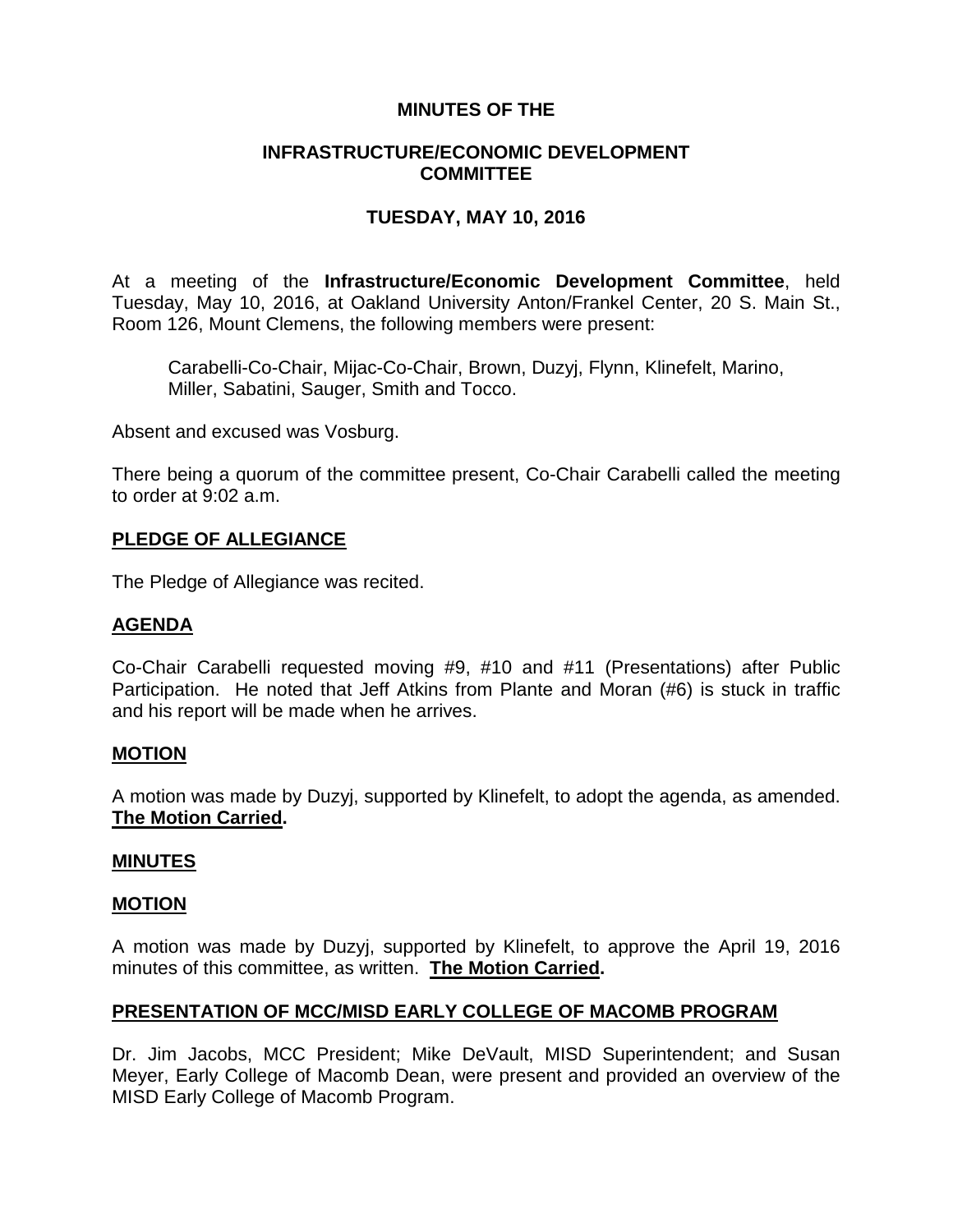## **MOTION**

A motion was made by Smith, supported by Sauger, to receive and file the presentation.

The following commissioners spoke: Duzyj, Sauger, Brown, Klinefelt and Tocco.

Co-Chair Carabelli introduced Bob Monroe from Utica Community Schools who spoke in support of the program.

Co-Chair Carabelli called for a vote on the motion and **The Motion Carried.**

## **PRESENTATION OF PROCLAMATION HONORING THE SUCCESS OF EARLY COLLEGE OF MACOMB (MCC/MISD)**

Co-Chair Carabelli presented a proclamation to Dr. Jim Jacobs, Mike DeVault and Susan Meyer.

# **MACOMB COUNTY CENTRAL CAMPUS RENOVATIONS UPDATE**

Jeff Atkins from Plante Moran Cresa summarized the monthly progress report.

The following commissioners spoke: Carabelli, Sauger and Smith.

## **MOTION**

A motion was made by Sauger, supported by Marino, to receive and file the update provided by Mr. Atkins. **The Motion Carried.**

Co-Chair Mijac chaired this portion of the meeting.

## **PRESENTATION ON REGIONAL TRANSIT AUTHORITY (RTA) PUBLIC OPINION STUDY AND RTA UPDATES**

Michael Ford, CEO of the RTA, Travis Gonyou, Community Outreach and Communications Manager for the RTA, and Don Morandini, a RTA Board Member for Macomb County, were present.

Mr. Ford gave an update on the Regional Transit Authority, noting that the Regional Transit Master Plan will be released on May 31st.

Mr. Gonyou presented an overview of the results of a survey conducted in November-December of 2015 regarding public transit user satisfaction and general public opinion of public transit.

The following commissioners spoke: Klinefelt, Marino, Mijac and Flynn.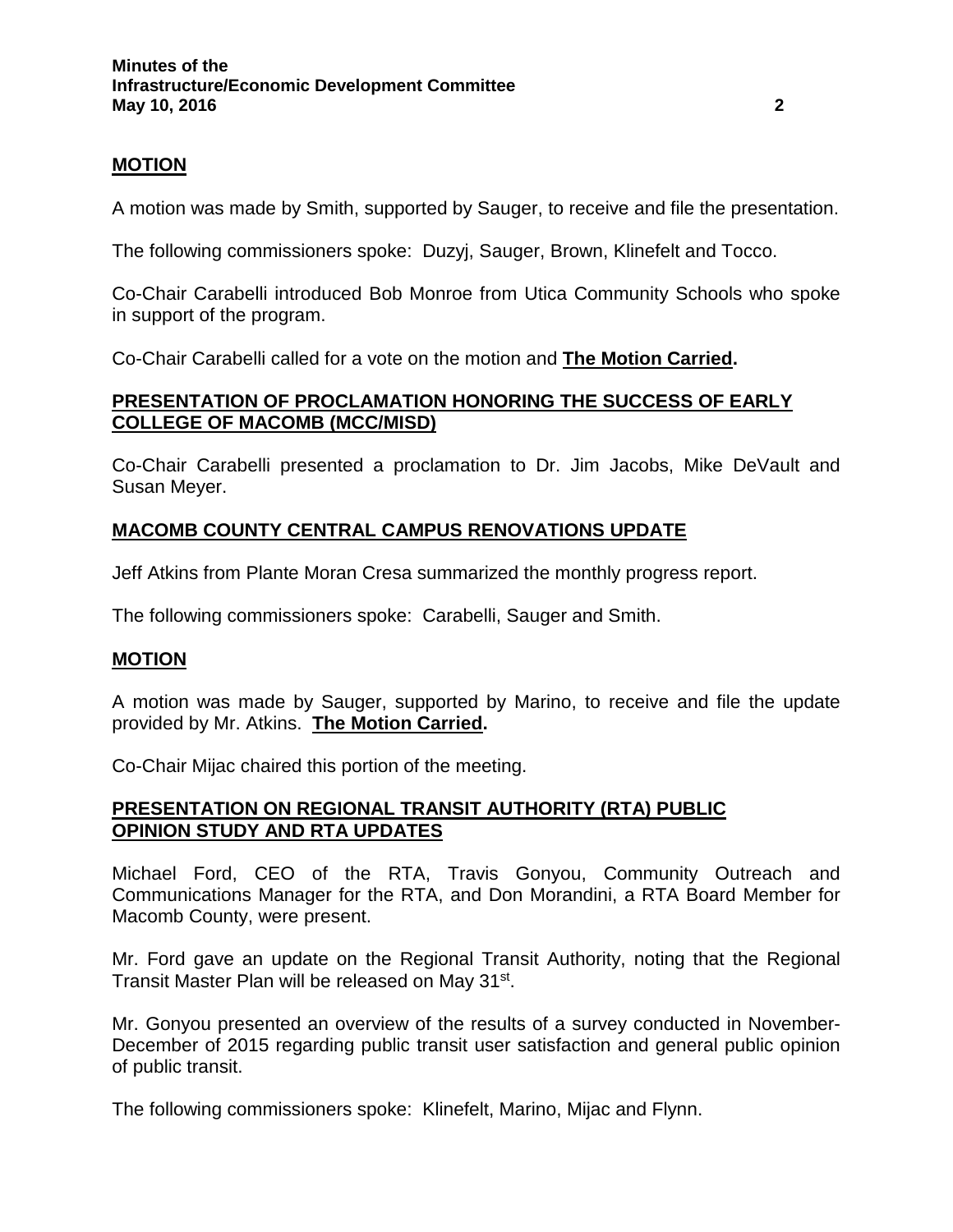Co-Chair Mijac noted that both Mr. Hoepfner and Mr. Deldin have another meeting to attend and have requested that the two agenda items for the Department of Roads be addressed at this time; there were no objections.

## **MDOT CONTRACT/MOUND ROAD/DEPARTMENT OF ROADS**

## **MOTION**

A motion was made by Marino, supported by Smith, to forward to the Finance Committee a recommendation to approve an MDOT contract for preventative maintenance work on Mound from I-696 to Rinke.

The following commissioners spoke: Duzyj and Sauger.

Co-Chair Carabelli called for a vote on the motion and **The Motion Carried.**

## **COST SHARE AGREEMENT WITH CLINTON TOWNSHIP/RESURFACING OF CIMARRON AND BAYHAM/DEPARTMENT OF ROADS**

### **MOTION**

A motion was made by Smith, supported by Duzyj, to forward to the Finance Committee a recommendation to approve the cost share agreement between the Department of Roads and Clinton Township for the resurfacing of Cimarron and Bayham.

The following commissioner spoke: Smith.

Co-Chair Carabelli called for a vote on the motion and **The Motion Carried.**

Committee resumed discussion on the Regional Transit Authority Public Opinion Study and RTA Updates.

The following commissioners spoke: Smith and Carabelli.

#### **MOTION**

A motion was made by Sabatini, supported by Marino, to receive and file the presentation on the Regional Transit Authority (RTA) public opinion study and RTA updates. **The Motion Carried.**

#### **2015 PUBLIC WORKS ANNUAL REPORT**

#### **MOTION**

A motion was made by Duzyj, supported by Smith, to receive and file the 2015 Public Works Annual Report. **The Motion Carried.**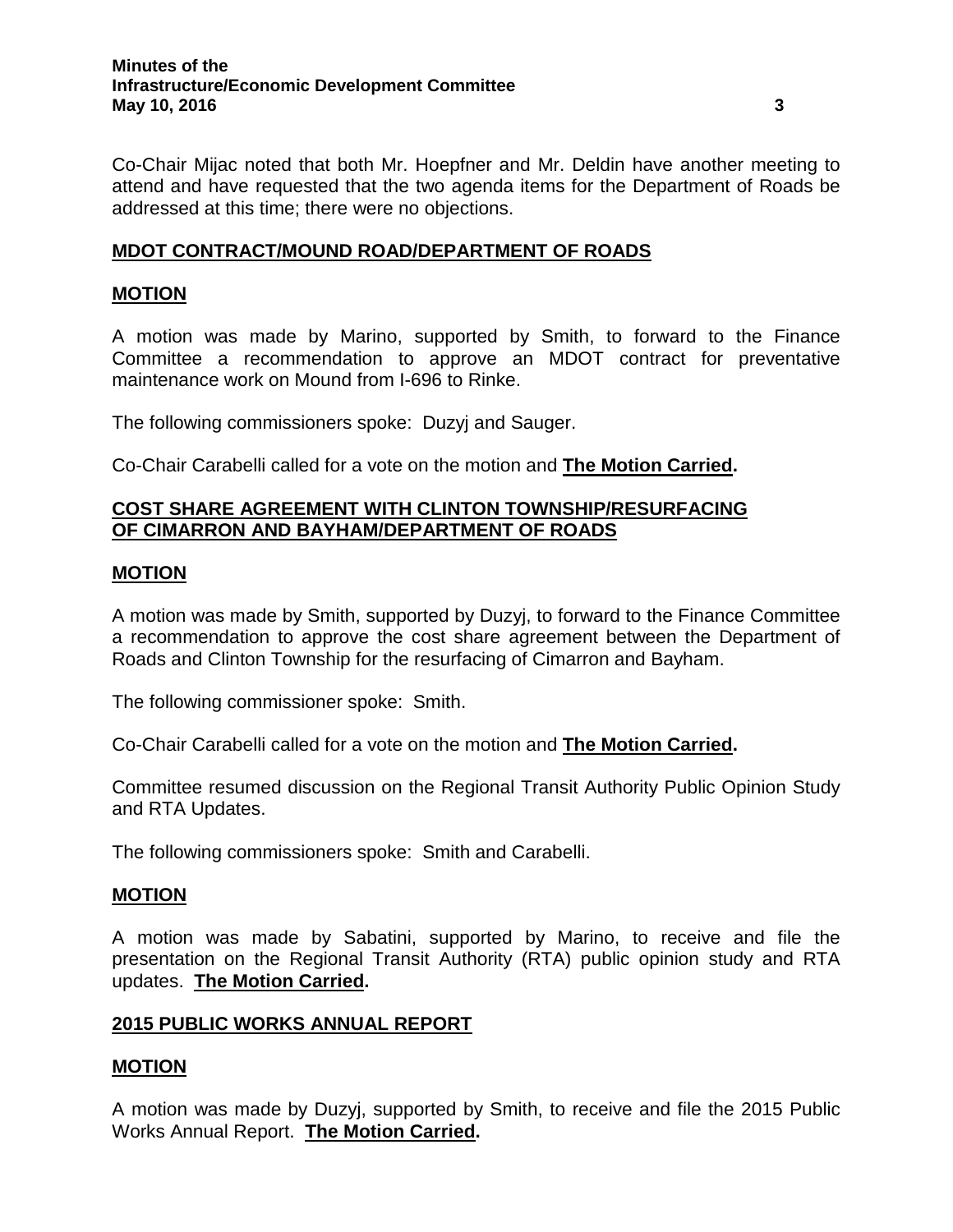### **CORRESPONDENCE**

#### **MOTION**

A motion was made by Duzyj, supported by Sauger, to receive and file the following correspondence:

- a) Project Information Sheet/12 Mile (Ryan to Mound Roads);
- b) Project Information Sheet/32 Mile (Van Dyke–M-53) Reconstruction;
- c) Project Information Sheet/32 Mile (over North Branch Clinton River Bridge);
- d) Project Information Sheet/Van Dyke (West Road to Campground Road);
- e) Great Lakes Water Authority PSA: Sewer System Bears the Cost of Flushed Wipes;
- f) SEMCOG FY 2015 Transportation Improvement Program (TIP) Summary;
- g) Semscope Spring 2016: Transportation Accessibility to Libraries in Southeast Michigan;
- h) Sodecia Makes Historic \$80 Million Investment in Center Line;
- i) Michigan Agriculture Environmental Assurance Program (MAEAP) Verification Letter for Andrew Blake;
- j) Michigan Agriculture Environmental Assurance Program (MAEAP) Verification Letters for Lisa Jaroch;
- k) Michigan Agriculture Environmental Assurance Program (MAEAP) Verification Letters for Matt Martin;
- l) Michigan Agriculture Environmental Assurance Program (MAEAP) Verification Letters for Charlie Ziehm and
- m) Press Release: Michigan Transportation Asset Management Council Releases Annual Road and Bridge Report.

#### **The Motion Carried.**